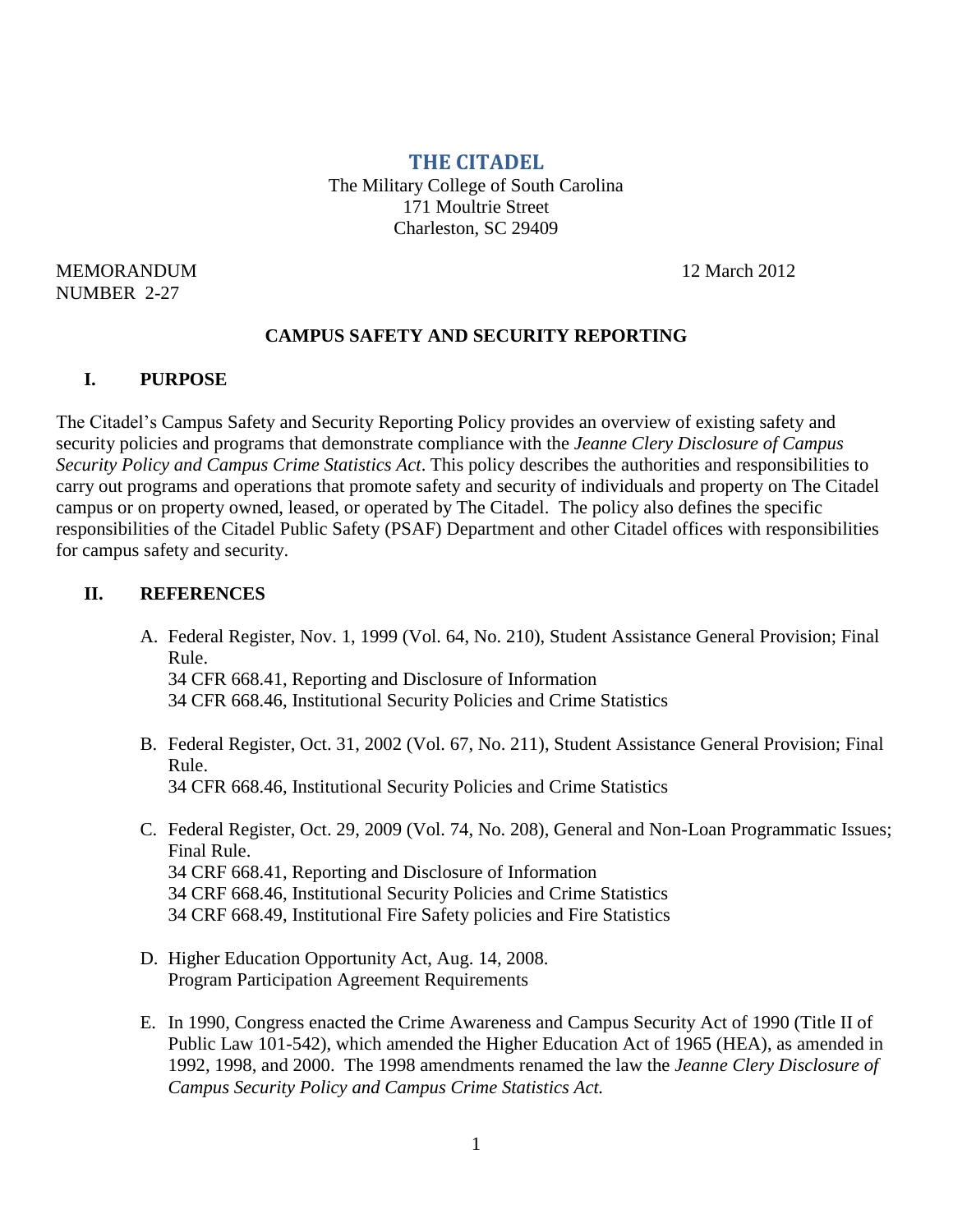# **III. POLICY**

- A. The Citadel commits to promoting the safety and security of the community within a supportive and accessible living, learning, and working environment. It further commits to safeguarding physical resources, identifying conditions or circumstances that may pose risks to the safety and security of the college, and preparing ourselves to effectively respond to emergencies. Citadel facilities must be used in a safe and appropriate manner so as not to endanger the college community or the general public.
- B. All faculty staff, students, and other members of The Citadel community share responsibility for the safety and security of the institution and must conduct college activities and operations in compliance with applicable federal and state regulations and Citadel policies.

# **IV. CAMPUS SAFETY AND SECURITY STRUCTURE**

A. **General**. As part of the institution-wide commitment to a safe and secure campus, the college has established a Public Safety Department, campus committees, and Campus Security Authorities (CSAs) specifically charged with security and safety reporting responsibilities.

## B. **The Citadel Public Safety Department**

- 1. All PSAF law enforcement officers are South Carolina state commissioned law enforcement officers operating under the authority and supervision of the State Law Enforcement Division (SLED). The Department has complete police jurisdiction and authority to apprehend and arrest anyone involved in illegal acts on-campus and also in areas immediately adjacent to the campus.
- 2. The Department consists of a team of law enforcement officers, including a director, deputy director, operations officer, and an investigator, as well as four shift supervisors, eight commissioned state patrol officers, one parking enforcement officer, and three Campus Services Officers.
- 3. The Citadel encourages all members of The Citadel community to immediately report any criminal offense, suspected criminal activity, or other emergency directly to Citadel Public Safety. PSAF personnel investigate all allegations of criminal activity that are reported to them for their action. PSAF then reports all criminal offenses to SLED. PSAF personnel and/or representatives of city, state, or federal law enforcement authorities prosecute all criminal offenses which occur on Citadel property and that are turned over to them for investigation and action. PSAF personnel work closely with local, state, and federal police agencies and have direct radio communication with the City of Charleston Police Department on the city police radio network. PSAF is also a part of the Charleston County 911 Emergency System.
- 4. Local law enforcement agencies report to Citadel PSAF any criminal activity engaged in by students or others at off-campus locations. PSAF provides this information on students to the Commandant, the Dean of The Citadel Graduate College (CGC), or the Provost, as appropriate, for disciplinary action or other appropriate response.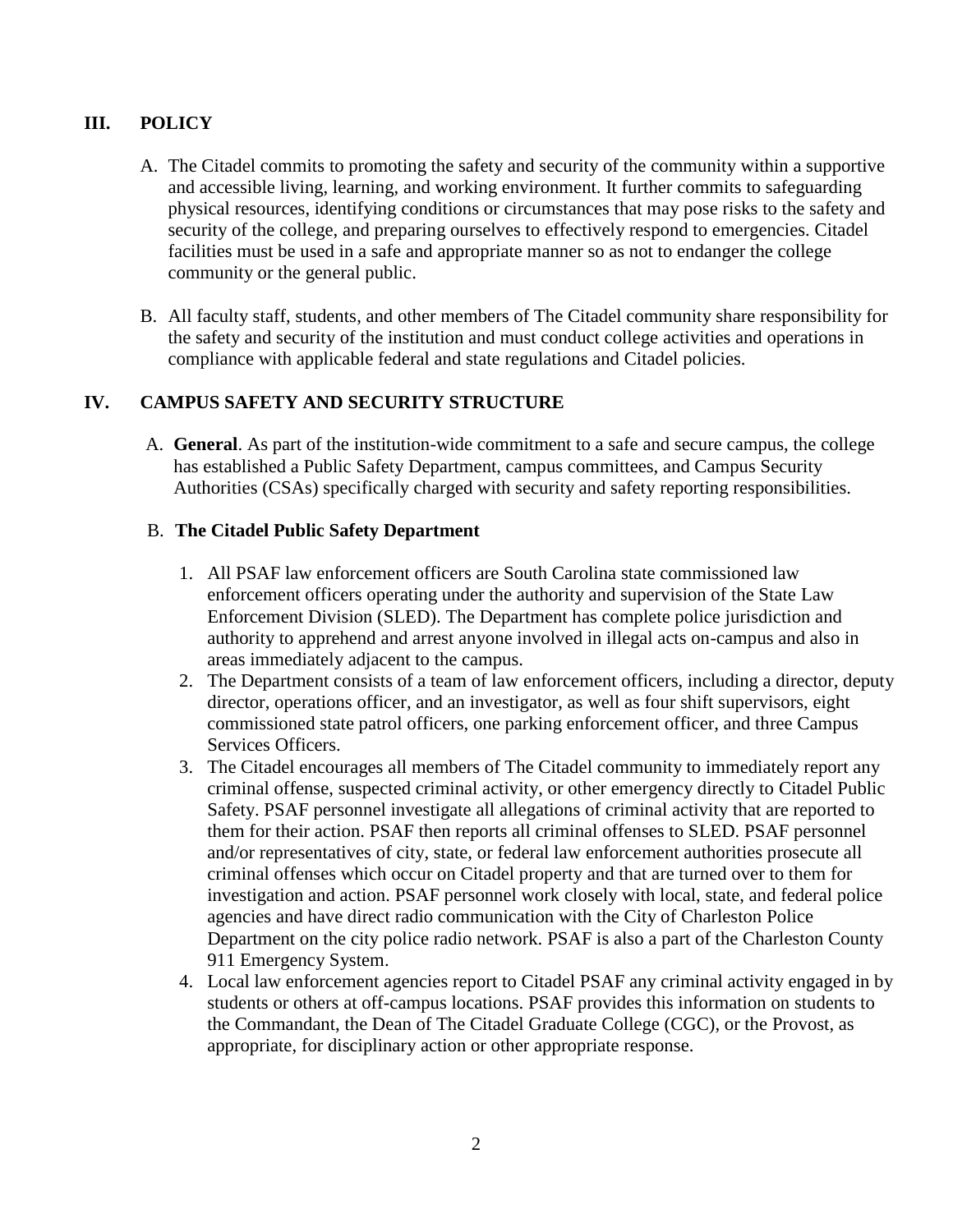## C. **Committee Structure**

- 1. **Campus Assessment Team**. The Campus Assessment Team (CAT) was established by the President through President's Policy Memorandum 2-23, dated 9 November 2010. The CAT is a multidisciplinary team, chaired by the Associate Provost for Academic Affairs, whose mission is to make individualized and objective assessments of an applicant's or a student's ability to safely participate in The Citadel's program, to detect patterns and trends in individual or group conduct, and to provide consultation and support to faculty, staff, and administrators in assisting students who display concerning or disruptive behaviors. The CAT meets regularly to assess prospective or current student's ability to comply with the physical and behavioral requirements of The Citadel's program; to receive reports and gather information to assess situations involving current students who display concerning or disruptive behaviors; to connect students with needed campus and community resources; to recommend appropriate intervention strategies or disciplinary sanctions; and to monitor ongoing "red flag" behavior of students who have displayed disruptive or concerning behavior. The CAT may also receive information concerning the ability of staff, faculty, and other employees to safely participate in The Citadel's program, but will refer that information to the individual's supervisor, Human Resources, or other appropriate official.
- 2. **The Crisis Management Team (CMT).** The CMT is intended to serve as the primary policy setting group during a major campus emergency and during emergencies from outside the campus which have the possibility of affecting campus operations. The team's organization, responsibilities, and authority are outlined within The Citadel's Crisis Management Plan. The plan can be accessed through The Citadel Website by clicking on the INFO tab on the Home page, then clicking on Emergency Information, and finally clicking on the button for The Campus Emergency Response Plan.

# D. **The Citadel's CSAs (Campus Security Authorities)**

- 1. A Campus Security Authority (CSA) is an individual appointed by The Citadel's Administration as a person to whom students and employees should report criminal offenses, or to a position which has significant responsibility for student and campus activities. A CSA is required to report to the CSA coordinating official within his/her area or to The Citadel's Campus Security Authority Coordinator in Public Safety those allegations of *Clery Act* crimes that he or she concludes were made in good faith.
- 2. Deans, Vice Presidents, Directors and Department Heads are responsible for appointing or identifying CSAs and coordinating CSAs in their areas of responsibility. Specific directions for the appointment of CSAs will be provided to these officials by The Citadel's Director of Public Safety (see Annex D to this memorandum).
- 3. The CSAs will be appointed in writing by the respective Deans, Vice President, Directors or Department Heads and a copy of the letter of appointment (see Annex E to this memorandum) to the CSA position will be placed in the individual's personnel file in Human Resources and in the department. The CSA's position description (PD) will be updated with this appointment added as an additional duty. A copy of the appointment letter will be provided to the Director of Public Safety. These appointments will be reviewed and updated annually.
- 4. Duties and responsibilities of a CSA are as follows: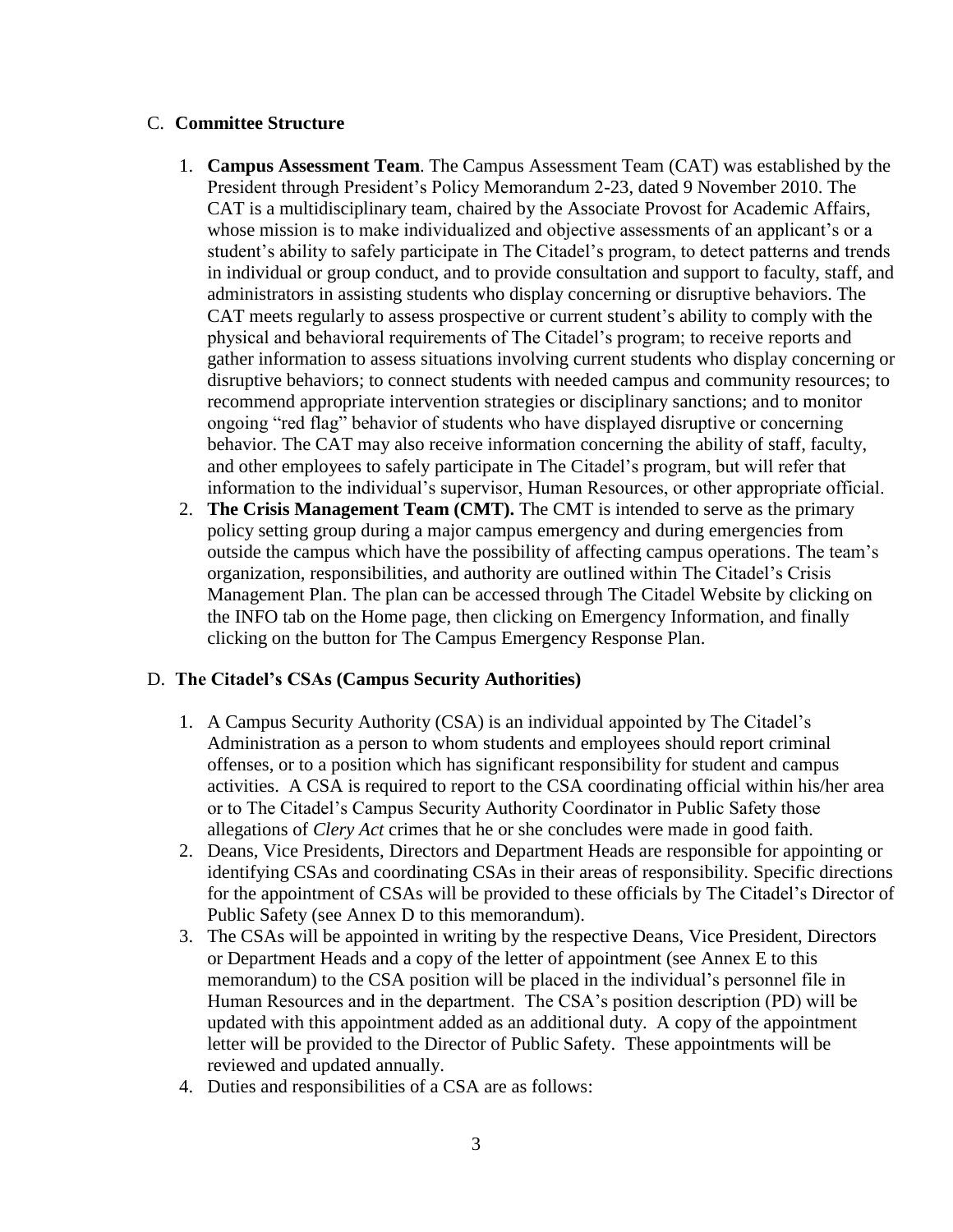- a. Know the provisions of this policy and with the provisions of the *Clery Act*.
- b. Attend mandatory Citadel CSA training conducted by the Training Manager in Human Resources, the Title IX Coordinator, the General Counsel, and the Director of Cadet Advocacy, Response, and Education.
- c. Receive reports of crimes from a victim, witness, or third party, and submit a report of the crime in writing within two working days to the next higher CSA in their chain of command. Successive coordinating CSAs will forward the report until it is received by The Citadel's Campus Security Authority Coordinator in Public Safety (see forms at Annex A and B).
- d. Submit a written negative monthly report to the next level of CSA coordinator if they have not received any reports of *Clery Act* crimes within the monthly reporting period.
- 5. As a minimum, the following individuals are considered to be CSAs:
	- a. Office of The Commandant
		- 1.) The Commandant of Cadets
		- 2.) The Assistant Commandant of Cadets for Discipline (CSA Department Coordinator)
		- 3.) The Assistant Commandant of Cadets for Personnel and Logistics
		- 4.) All TAC officers
		- 5.) All night Officers-in-Charge
		- 6.) The Director of Cadet Advocacy, Response, & Education (CARE)
		- 7.) Command Sergeant Major
		- 8.) Director of Cadet Activities
		- 9.) Surgeon
		- 10.) All nurses at the Infirmary
		- 11.) Advisors to the Summerall Guards
		- 12.) Advisors to all Clubs and Club Sports
		- 13.) Facilities Manager, Mark Clark Hall
	- b. Director of Intercollegiate Athletics
		- 1.) Director of Athletics
		- 2.) Associate Athletic Director / Senior Woman Administrator (CSA Department Coordinator)
		- 3.) Senior Associate Athletic Director
		- 4.) Associate Athletic Director / Administration
		- 5.) All Varsity Athletic Coaches and assistant coaches
		- 6.) Advisor to the Cheerleading Squad
		- 7.) All Athletic Trainers
		- 8.) All Security personnel who are hired on contract to perform the role of security personnel at athletic events organized by or conducted by The Citadel Athletic Department to include but not limited to McAlister Field House, Johnson Hagood Stadium, or Joe Riley Park.
	- c. Executive Vice President for Finance, Administration, and Operations
		- 1.) Associate VP for Operations / Director of Staff (CSA Department Coordinator)
		- 2.) All Public Safety Officers and shift supervisors including the Director, Deputy Director, Investigator, Operations Officer (Campus CSA Coordinator), the Parking Enforcement Officer and Campus Services Officers
		- 3.) Associate VP for Business and Finance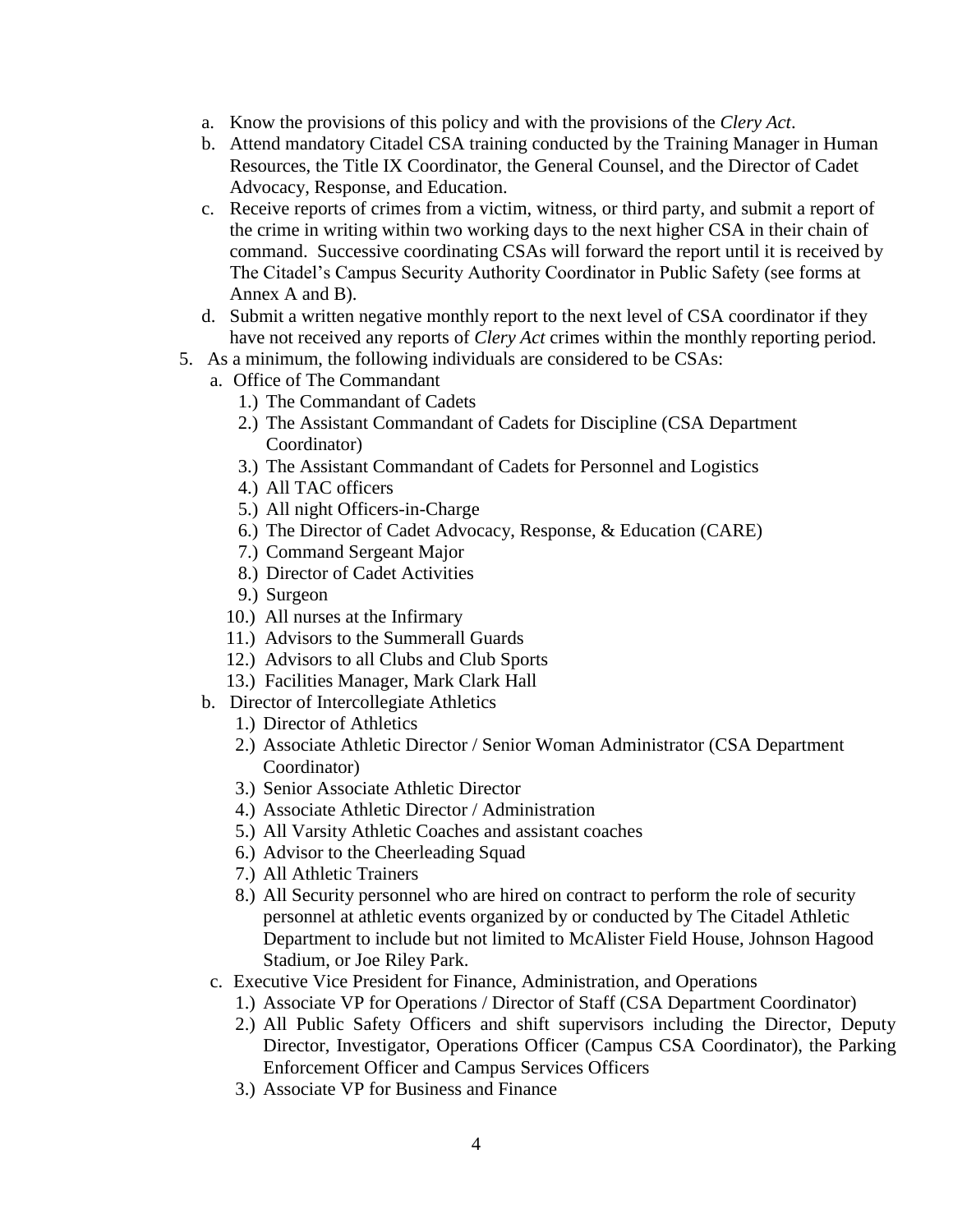- 4.) Director of Auxiliary Services
- 5.) Director of Human Resources
- 6.) Director of EEO, Diversity, and Title IX Coordinator
- d. Provost
	- 1.) Director of the Krause Center
	- 2.) Coordinator of Service Learning for the Krause Center
	- 3.) Associate Provost for Academic Affairs (CSA Department Coordinator)
	- 4.) Deans
	- 5.) Advisors to all academic clubs who engage in programs or travel away from campus or who are involved with activities / internships that involve off campus programs
	- 6.) Ombudspersons
- e. VPs of External Affairs, Facilities and Engineering, and Institutional Advancement
- f. Additional CSAs may be appointed at the discretion of the Vice President, Dean, or Director
- 6. CSA's will meet monthly with their Department CSAs and compile crime statistics in their areas. If no crimes are reported, then a negative report will be submitted. CSA Department Coordinators will meet with the Campus CSA coordinator at Public Safety once monthly to submit written reports of crimes in accordance with *Clery* guidelines.
- 7. Reports will be made using the forms that are included at Annexes A and B to this memorandum.
- 8. As responsible CSAs leave, the Dean, Vice President, or Department Head will appoint/update vacated positions to continue their area's crime reporting program.
- 9. Pursuant to the *Clery Act*, pastoral and professional counselors are not campus security authorities. A pastoral counselor is a person who is associated with a religious order or denomination, who is recognized by that religious order or denomination as someone who provides confidential counseling, and who is functioning within the scope of that recognition as a pastoral counselor. A professional counselor is a person whose official responsibilities include providing mental health counseling to members of the institution's community and who is functioning within the scope of his or her license or certification. This definition applies even to professional counselors who are not employees of the institution, but are under contract to provide counseling.
- 10. **Initial CSAs will receive mandatory training from Human Resources within 30 days of the receipt of this memorandum.**

# **V. CRIME REPORTING**

.

- A. To report a crime on or off campus, contact Public Safety at (843) 953-5114, or by dialing 811 from any campus phone.
- B. You may also contact the City of Charleston Police Department at (843) 577-7074, the County of Charleston Sheriff's Department at (843) 202-1700, or the Isle of Palms Police Department, for incidents at The Citadel Beach House, at (843) 886-6522. Any suspicious on-campus activity should be reported to PSAF immediately.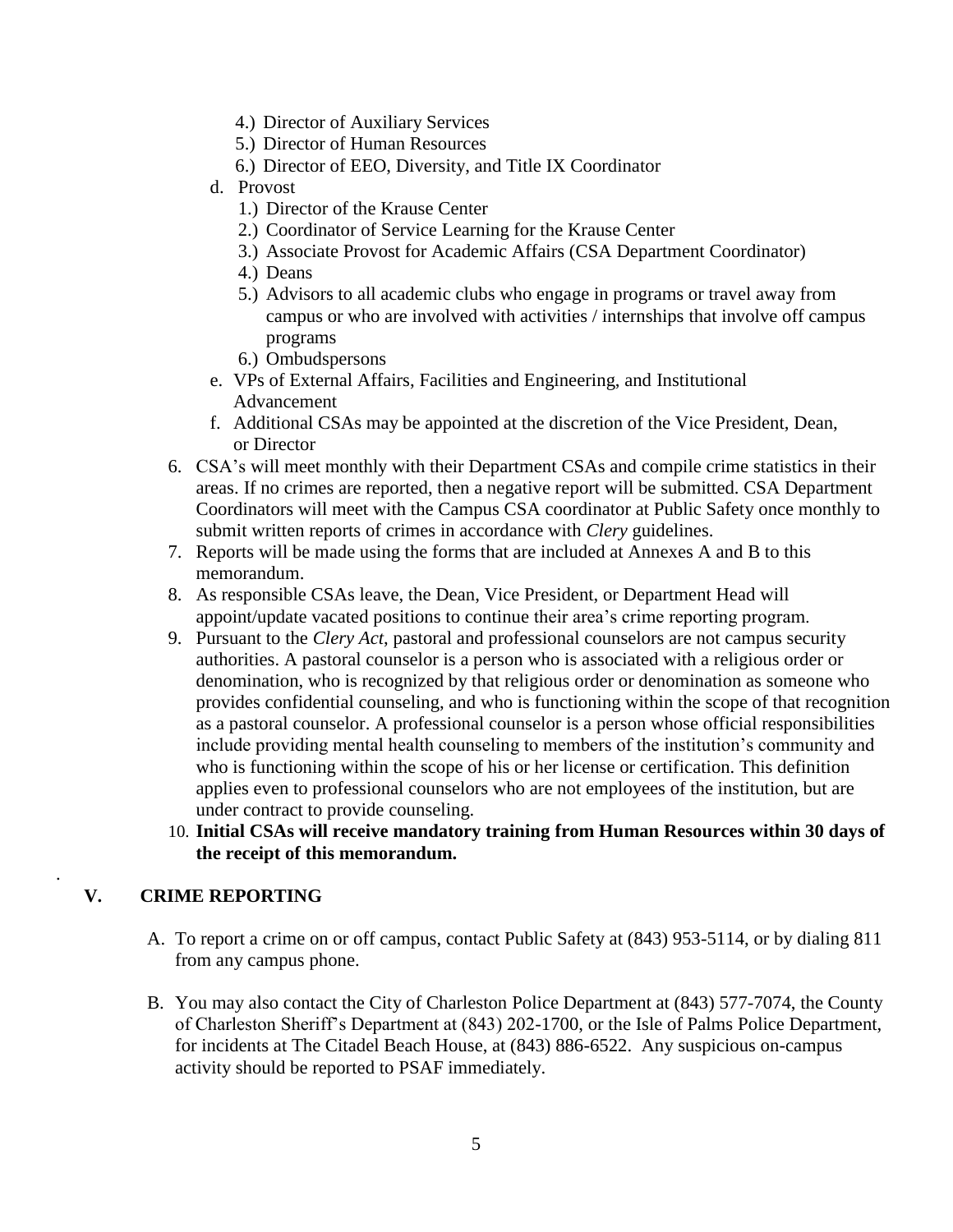C. In addition, you may report a crime on campus to a CSA in your area (see section IV. D. to this memorandum for a listing of CSA positions).

# **VI. GEOGRAPHIC REPORTING REQUIREMENTS**

A. Reports of crimes committed in the locations listed below must be collected and recorded. The Citadel Campus as defined for *Clery* reporting purposes is depicted on the map at Annex C to this memorandum and is defined as follows:

# B. **On Campus**

- 1. Any building or property owned, leased, or controlled by The Citadel within the same reasonably contiguous geographic area and used by the institution in direct support of or in a manner related to our educational purposes, including the barracks and athletic facilities (e.g. Johnson Hagood Stadium and the parking lots adjacent to the stadium).
- 2. The Citadel is considered to be in control of The Citadel Foundation and Alumni Association owned property.

# C. **Non-Campus**

- 1. Any building or property owned or controlled by The Citadel that is used in direct support of, or in relation to, the institution's educational purposes, is frequently used by cadets / students, and is not within the same reasonably contiguous geographic area.
- 2. Identified areas include but not limited to College Park, Joe Riley Stadium when used for a Citadel event, the Rustin Property, Apron Island, and The Citadel Beach House on the Isle of Palms.
- D. **Off-Campus Property** (See Annex C to this memorandum for a map that defines the limits of off-campus reporting for *Clery* purposes.)
	- 1. All public property, including thoroughfares, streets, sidewalks, and parking facilities, that are within the campus or immediately adjacent to and accessible from the campus (includes the MUSC and Riley Park parking lots on home football and baseball game days).
	- 2. All roads, thoroughfares, sidewalks, and streets immediately adjacent to The Citadel campus.
	- 3. The property that is easily accessible from The Citadel to include Hampton Park and the water channel leading into The Citadel boating facility, and the area depicted on the map at Annex C to this memorandum.

# **VII. CONFIDENTIAL REPORTING PROCEDURES**

A. If you are the victim of a crime and do not wish to pursue action formally within The Citadel disciplinary system or the criminal justice system, you may still want to consider making a confidential report. With your permission, the Chief or a designee of PSAF can file a report on the details of the incident without revealing your identity.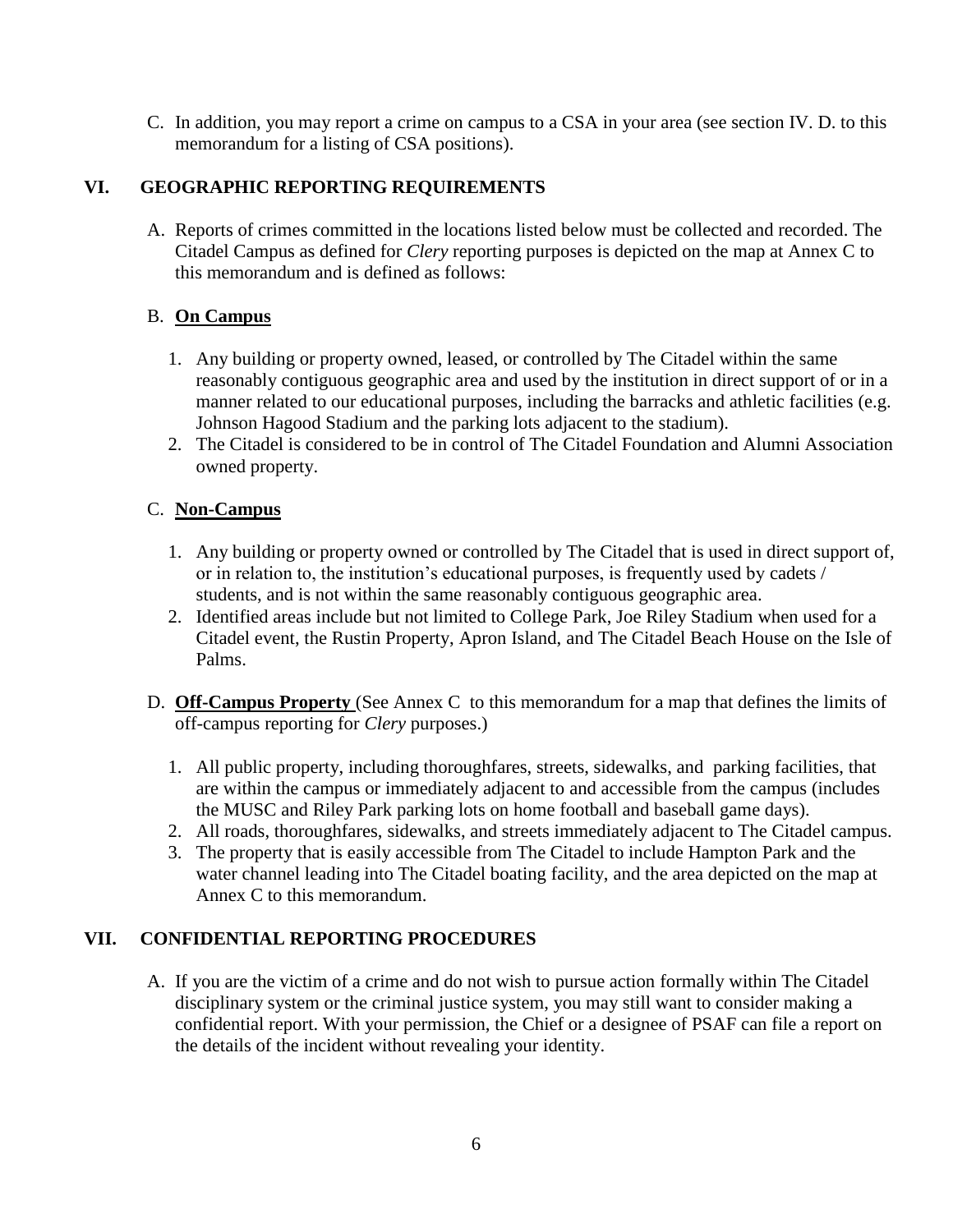- B. The purpose of a confidential report is to comply with your wish to keep a matter confidential, while taking steps to protect the safety of yourself, fellow students and employees. With this type of information, The Citadel can keep an accurate record of the number of incidents involving students, analyze whether there is a pattern of crime with regard to a particular location, method, or assailant, and alert the campus community to potential dangers. Reports filed in this manner are counted and disclosed in the annual crime statistics for the institution if the report includes crimes defined under *Clery* reporting requirements. If you are a witness to any crime, report it immediately to the police. Because police reports are public records under state law, PSAF cannot hold reports of crime in confidence. Confidential reports for purposes of inclusion in annual disclosure of crime statistics can generally be made to other individuals identified in paragraph VII.A. above. Confidential reports of crime may also be made to the local Crime Stoppers (554-1111).
- C. Alleged victims / complainants will be informed and consent obtained before beginning an investigation. If the complainant requests confidentiality or asks that the complaint not be pursued, then The Citadel will take all reasonable steps to investigate and respond to the complaint consistent with the request for confidentiality or request not to pursue an investigation. If a complainant insists that his or her name or other identifiable information not be disclosed to the alleged perpetrator, then The Citadel official taking the report will inform the complainant that its ability to respond may be limited. The complainant will also be notified that in accordance with college policy, retaliation is prohibited and that Citadel officials will not only take steps to prevent retaliation but also take strong responsive action if it occurs.

## **VIII. CRIMINAL ACTIVITY OFF-CAMPUS**

- A. The Citadel does not own any off-campus residences. The City of Charleston and the Charleston County Sheriff's Department have law enforcement responsibility for off-campus crimes. The Charleston County Sheriff's Office and The Citadel do, however, have a mutual aid agreement with the college. As a result, Citadel Public Safety officers may assist the Charleston County Sheriff's Department or City of Charleston Police with off-campus incidents.
- B. City police and sheriff's deputies also communicate with college officials when students, offcampus, are engaged in criminal incidents. In accordance with *College Regulations*, The Citadel will address off-campus conduct of students as if it occurred on-campus when the behavior or the presence of the individual or student organization, in the college's sole judgment, impairs, interferes, or obstructs the mission, processes, or functions of the college.

## **IX. TIMELY WARNINGS**

- A. The Citadel Public Safety (PSAF) Department, located inside the Lesesne Gate adjacent to Capers Hall, will issue timely warnings in compliance with the *Clery Act*.
- B. Timely warnings will be issued in response to reported crimes committed either on-campus or, in some cases, off-campus that, in the judgment of The Citadel, constitute an ongoing or continuing threat to students and employees. Anyone with information believed to warrant a timely warning should promptly report the circumstances to PSAF by phone at (843) 953-5114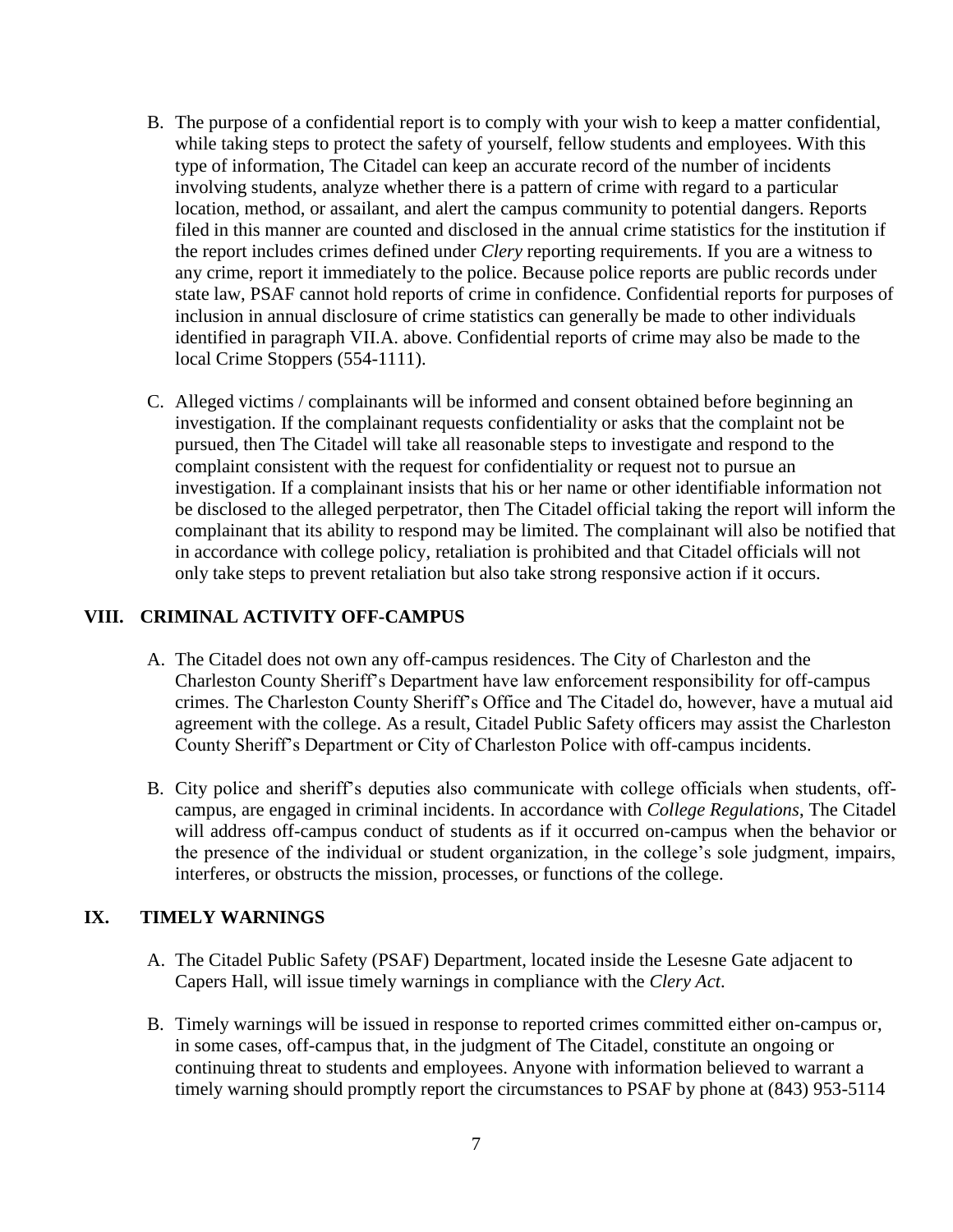or by dialing 811 from a campus phone, or in person at The Public Safety Office at Lesesne Gate.

- C. PSAF will consult, as appropriate and necessary, with other college officials regarding whether a timely warning should be issued. The decision to issue a timely warning will be made on a case-by-case basis after consideration of the available facts, including factors such as the nature of the crime, the continuing danger or risk to the campus community, and the possible risk of compromising law enforcement efforts.
- D. Timely warnings are considered for the following classifications of reported crimes: (1) criminal homicide, (2) sex offenses, (3) robbery, (4) aggravated assault, (5) burglary, (6) motor vehicle theft and (7) arson. Timely warnings may also be issued for other reported crimes as deemed appropriate under the circumstances. The decision will be made in compliance with the *Clery Act* and in an effort to prevent similar crimes from occurring.
- E. When a determination is made that a timely warning should be issued, PSAF will take appropriate steps to make timely notification to the campus community.
- F. Options for notification include, but are not necessarily limited to, Bulldog Alert The Citadel's mass notification system (phone, text and email), emergency warning sirens, digital sign boards, campus e-mails, physical postings on doors and bulletin boards, or The Citadel website.
- G. The warnings may include some or all of the following information: the date, time and location of the reported crime; a summary of the incident; a description of the suspect and/or vehicle, if available; and any other special instructions or incident specific safety instructions.
- H. The Citadel does not issue crime alerts for the crimes listed in IX.C. above if the subject of a crime is apprehended and the threat of imminent danger to members of The Citadel community has been mitigated by the apprehension. Nor will a warning be sent if a report was not filed with PSAF or PSAF was not notified by campus officials in a manner that would allow the department to post a "Timely Warning" for the community. A general guideline will include a report that is filed more than five days after the date of the alleged incident which may not allow Public Safety to post a "Timely Warning" to the community. This type of situation will be evaluated on a case-by-case basis. Lastly, an alert will not be sent if the report was filed within a medical, legal or pastoral/counselor privileged relationship that is exempt from reporting to PSAF.
- I. The department also maintains a daily crime log which is normally updated every two days and contains all crimes reported to The Citadel Public Safety Department.

# **X. EMERGENCY RESPONSE AND EVACUATION PROCEDURES**

A. The Citadel adopted an Emergency Response plan which establishes policies, procedures and an organizational hierarchy for response to emergencies on campus. The Plan describes the role and operation of Citadel personnel during an emergency. The complete plan is available on The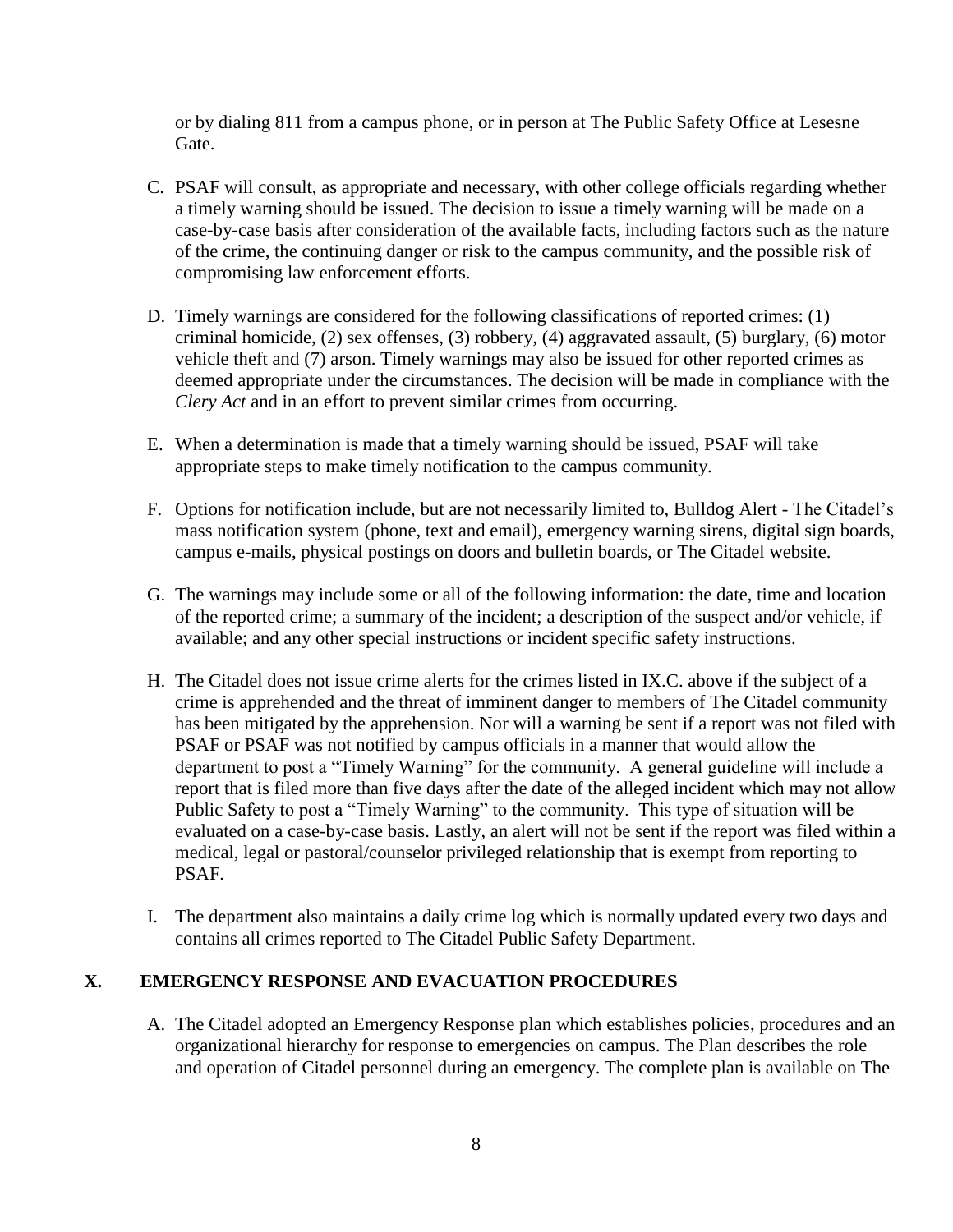Citadel's website at<http://bulldogalert.infor/media/docs/20080617.Campus-ER-Plan-Master.pdf> in accordance with the *Clery Act*.

- B. Immediate Notification: The Citadel has implemented a campus-wide emergency notification system which can be activated to alert the campus community in the event of a serious emergency. The system consists of three primary components:
	- 1. **Emergency warning sirens** located on Byrd Hall and McAlister Field House. Upon notification of an emergency that presents a potential threat to the campus population, Public Safety will activate emergency sirens to alert campus occupants. When the emergency sirens are activated, all campus occupants are to:
		- a. Immediately increase awareness of surroundings and be alert for any types of potential threats;
		- b. Activate personal communication devices to prepare for receipt of emergency information messages (e.g. cell phones, pagers, etc.);
		- c. If outdoors, prepare to move to an area of shelter or safety using caution before automatically moving into any specific building until the exact nature of the emergency and/or the areas of campus involved are known; and
		- d. If indoors, prepare to initiate evacuation, shelter-in-place, or emergency lockdown procedures.
	- 2. **The Bulldog Alert Messaging System**: Upon notification of an emergency that presents a potential threat to the campus population, designated users of the Bulldog Alert messaging system will activate the system and send a text, email, or voice message, or a combination thereof, to those communication devices that are entered into the college's emergency notification database. These messages will contain important information about the emergency and/or specific response instructions.
	- 3. **Wireless Digital Sign Boards** with audio digital alerts have been placed in several "high traffic" areas around campus. In the event of an emergency, these boards may also be used to communicate important information or instructions.

# **XI. NOTIFICATION PROCESS**

- A. Public Safety shall provide the initial response to investigate reported concerns and determine any potential threat. That officer shall immediately notify senior college administrators, as identified on the Key Phone Number list maintained by the Office of the President in the event that the responding officer identifies an event which:
	- 1. Disrupts normal operations of the college or poses a serious threat to persons or property;
	- 2. Requires a timely response and coordinated, efficient management;
	- 3. Requires the application of resources beyond the capability of those in the area or facility where the event has occurred; and/or
	- 4. Results in a declaration of an emergency by civil authorities and this declaration includes a likely impact on campus operations.
- B. Senior college administration officials responsible for receipt and further action include, but are not limited to the following: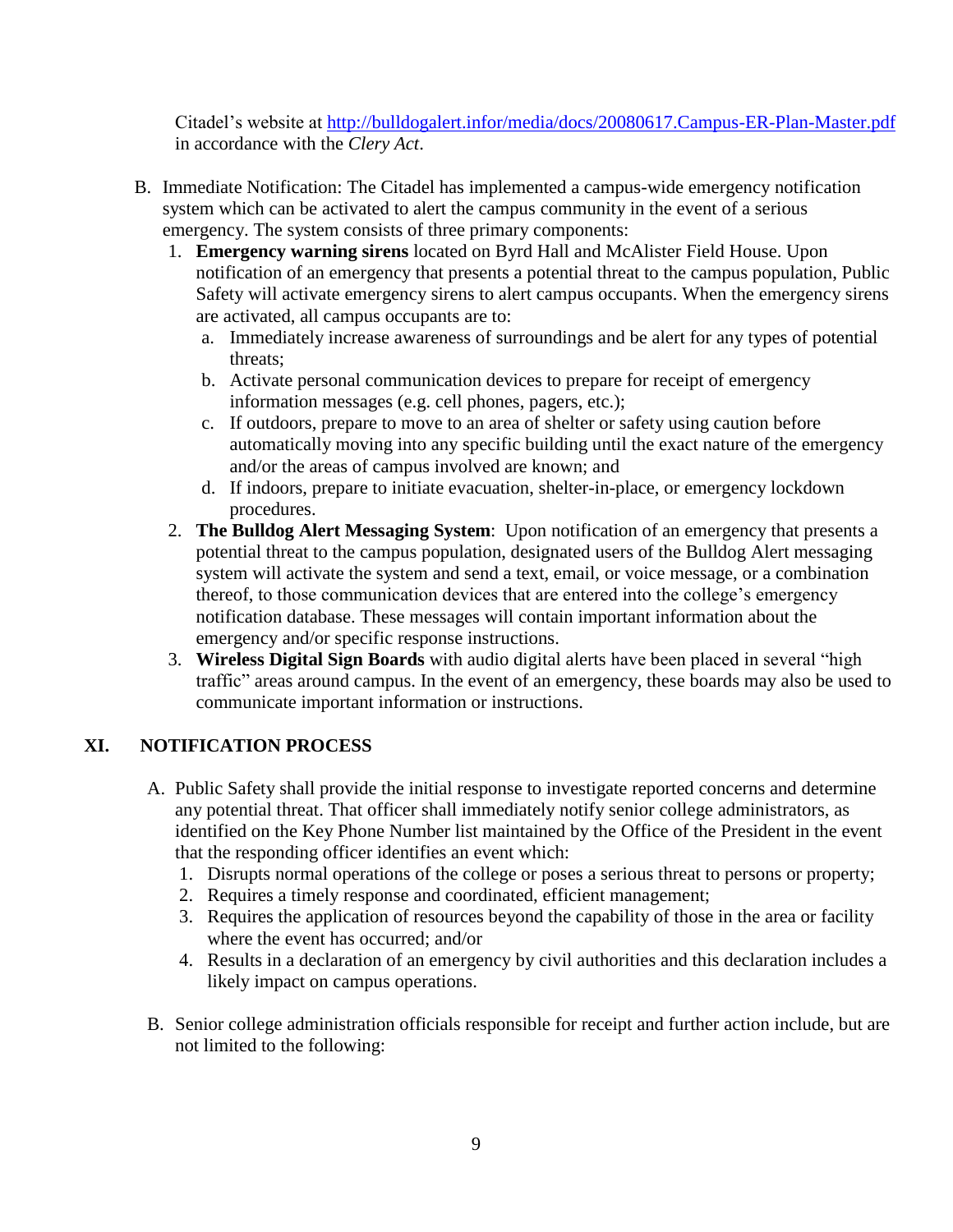- 1. The President of The Citadel
- 2. The Provost
- 3. The Executive Vice President for Finance, Administration and Operations
- 4. The Commandant of Cadets
- 5. The Vice President for External Affairs
- 6. The Vice President for Facilities and Engineering
- 7. The Director of Athletics
- C. The first administrative official that receives notification of an incident shall be responsible for making further notifications and preparing for activation of this plan. Once notified of an incident, the EVP or, in the absence of the Executive Vice President, the senior official notified, will without delay, and taking into account the safety of the community, determine the content of the notification, the appropriate segment or segments of the campus community to receive a notification, and initiate the notification system, unless issuing a notification will, in the professional judgment of responsible authorities, compromise efforts to assist a victim or to contain, respond to, or otherwise mitigate the emergency.

# **XII. TESTING**

- A. The Citadel Public Safety Department will conduct monthly tests of the emergency communications sirens and notification systems. The tests will occur at approximately noon on the first Monday of each month.
- B. The Citadel Public Safety Department and the Department of Environmental Health and Safety are responsible for conducting additional announced and unannounced tests of emergency response and evacuation procedures, and for maintaining documentation for each test, including a description of the exercise, the date, time, and whether it was announced or unannounced.

# **XIII. SECURITY AWARENESS PROGRAMS**

- A. PSAF presents crime prevention programs to incoming students each August, and to new employees at employee orientation. This briefing includes methods to maintain personal safety and campus security measures. PSAF personnel also inform students and employees about crime on-campus and in surrounding neighborhoods.
- B. When time is of the essence, information is released to the college community through security alerts posted prominently throughout campus, through emails sent over the college's electronic mail system, and/or through Bulldog Alert, The Citadel's electronic emergency notification system.

# **XIV. COLLECTING STATISTICS**

A. The Citadel strongly recommends that all crimes be reported to law enforcement, but recognizes that victims may not always do so. A student who is the victim of a crime may be more inclined to report to someone other than a Public Safety official.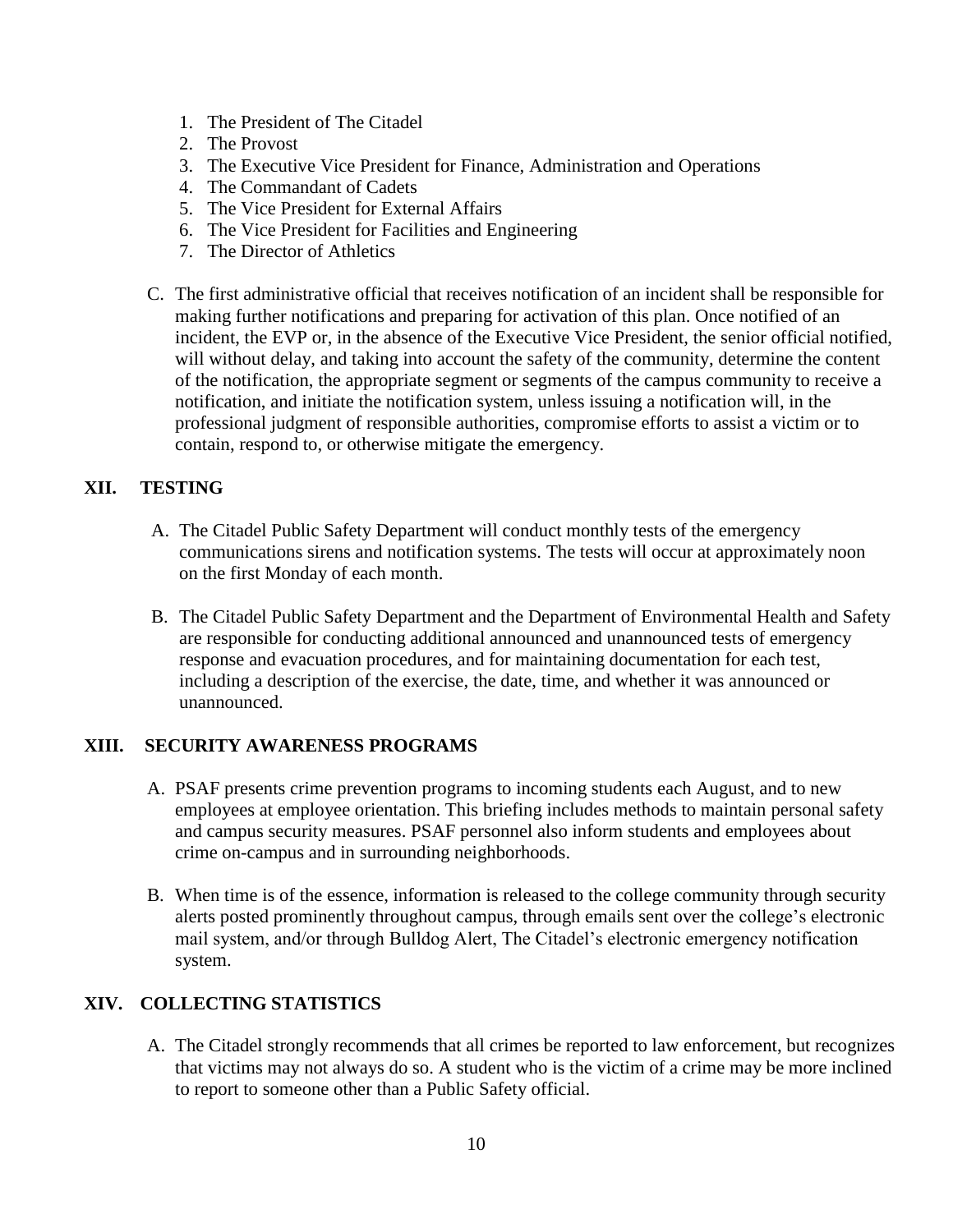- B. For example, a victim of a sexual offense may prefer to turn to the Director of CARE / Sexual Assault Prevention and Response Coordinator for assistance. Or, a victim may prefer to report to another school official, such as a TAC officer, an Ombudsperson, or a coach. For this reason, the *Clery Act* requires The Citadel to collect crime reports from a variety of individuals and organizations designated as (Campus Security Authorities) CSAs.
- C. Under *Clery*, a crime is reported when it is brought to the attention of a CSA or local law enforcement personnel by a victim, witness, other third party, or even the alleged offender. Once a CSA receives information about a crime and concludes it was provided in good faith, he or she should document it in a crime report (see Annex A or Annex B). In "good faith" means there is a reasonable basis for believing that the information is not simply rumor or hearsay. That is, there is little or no reason to doubt the validity of the information. Statistics that are reported by CSAs are of alleged criminal incidents.
- D. Use of the form reports at Annex A and B: Individuals who suspect a crime has been committed should file a report regardless of whether the crime has been investigated by the police or a campus security authority. Likewise, individuals should not wait for a finding of guilt or responsibility to report an apparent crime. It is not necessary for the crime to be investigated by the police or a campus security authority, nor must a finding of guilt or responsibility be made to disclose the statistic. If a CSA is in doubt as to whether a crime has been reported, report the incident and rely on the judgment of law enforcement professionals to make the final determination.
- E. The Citadel also collects statistics from local law enforcement:*Clery* requires that The Citadel make a reasonable, good faith effort to obtain *Clery* crime statistics from the Charleston City Police Department (CPD). CPD is not required by *Clery* to provide any statistics but documentation must be on file showing an effort was made to request statistics for each calendar year. The Citadel must collect, classify and count all crime reports and crime statistics.
- F. The *Clery Act* requires disclosure of three general categories of crime statistics. These crimes are:
	- 1. **Criminal Offenses**: Criminal Homicide, including: a. murder and non-negligent manslaughter; b. negligent manslaughter; c. robbery; d. sex offenses including: (1) forcible; (2) non-forcible; e. aggravated assault; f. burglary; g. motor vehicle theft; and h. arson.
	- 2. **Hate Crimes:** Any of the above-mentioned offenses, and any incidents of larceny-theft, simple assault, intimidation, or destruction/ damage/vandalism of property that were motivated by bias; and
	- 3. **Arrests and Referrals for Disciplinary Action for Weapons**: carrying, possessing, etc., drug abuse violations and liquor law violations.

## **XV. OFF-CAMPUS ORGANIZATIONS**

The Citadel has no recognized off-campus organizations with off campus housing facilities. It should be noted that the Campus Security Act was amended in 1998. Any marked increase across years or in the revised statistics from previous years may be accounted for by the fact that the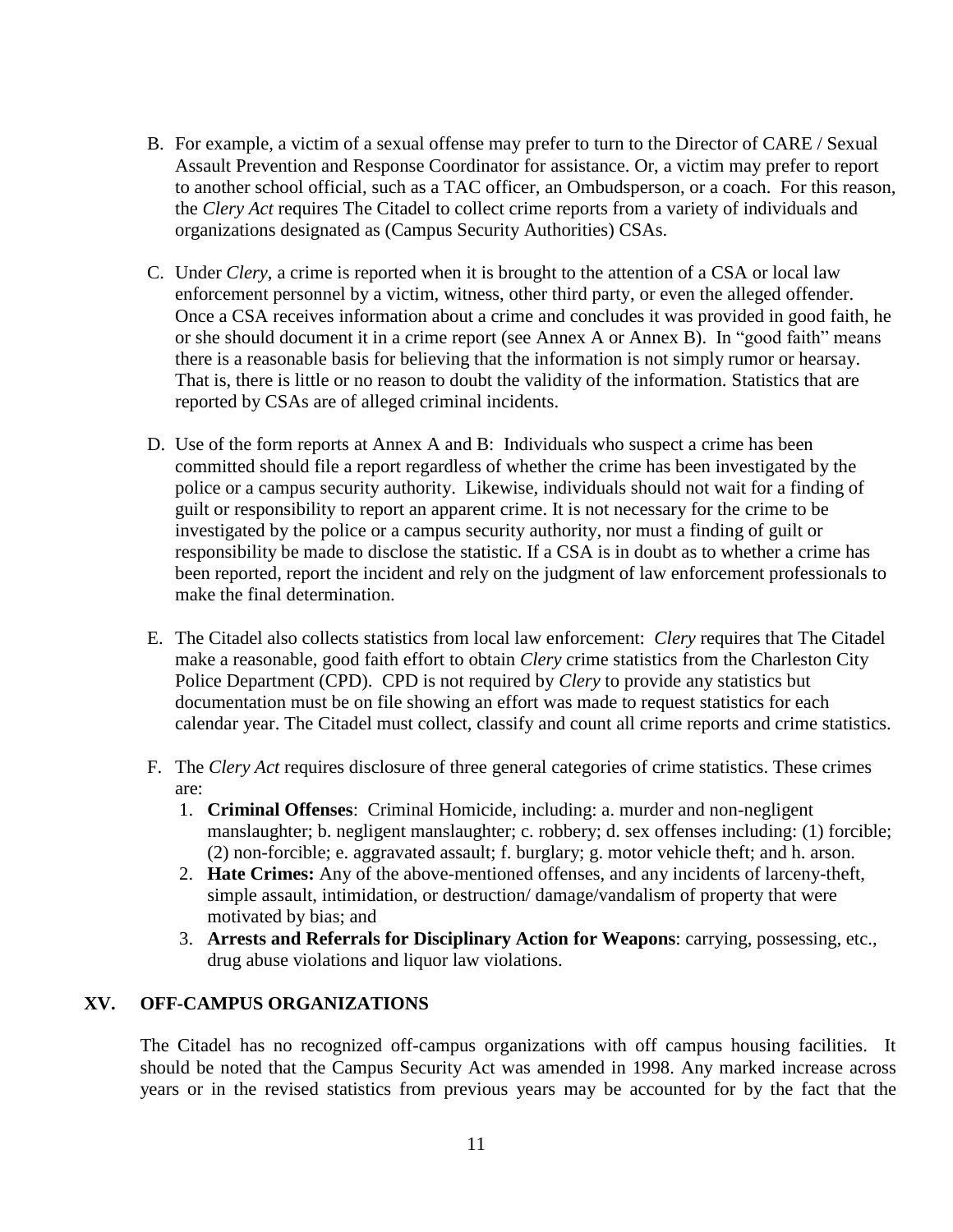geographic boundaries for reporting were greatly expanded in 1998, and reporting of drug, alcohol, and weapons violations was also broadened to include not only arrests but also disciplinary referrals.

## **XVI. NOTES**

## **A. Compliance:** Non-compliance with this policy may result in disciplinary action.

## **B. Approved by the Director of The Citadel Staff on 12 March 2012**

- **C. Responsible Department:**  Public Safety
- **D. Responsible Official:** The Citadel Campus Security Authority Coordinator

## **E. Cross References**

Crisis Management Plan Memorandum 2-26 Sexual Violence Prevention and Response Memorandum 4-2 Missing Persons

## **XVII. RESCISSION**

None

## **FOR THE PRESIDENT:**

**OFFICIAL** Joseph W. Trez Colonel, USA, (Retired) Director of The Citadel Staff

## **ANNEXES:**

- ANNEX A: The Citadel Crime Statistic Report Form
- ANNEX B: Confidential Sexual Assault Report Form
- ANNEX C: The Citadel Campus Map for *Clery* Reporting Purposes
- ANNEX D: Letter to Deans, Vice Presidents, Directors, and Department Heads from the Director of The Citadel Department of Public Safety.
- ANNEX E: Campus Security Authority Appointment Letter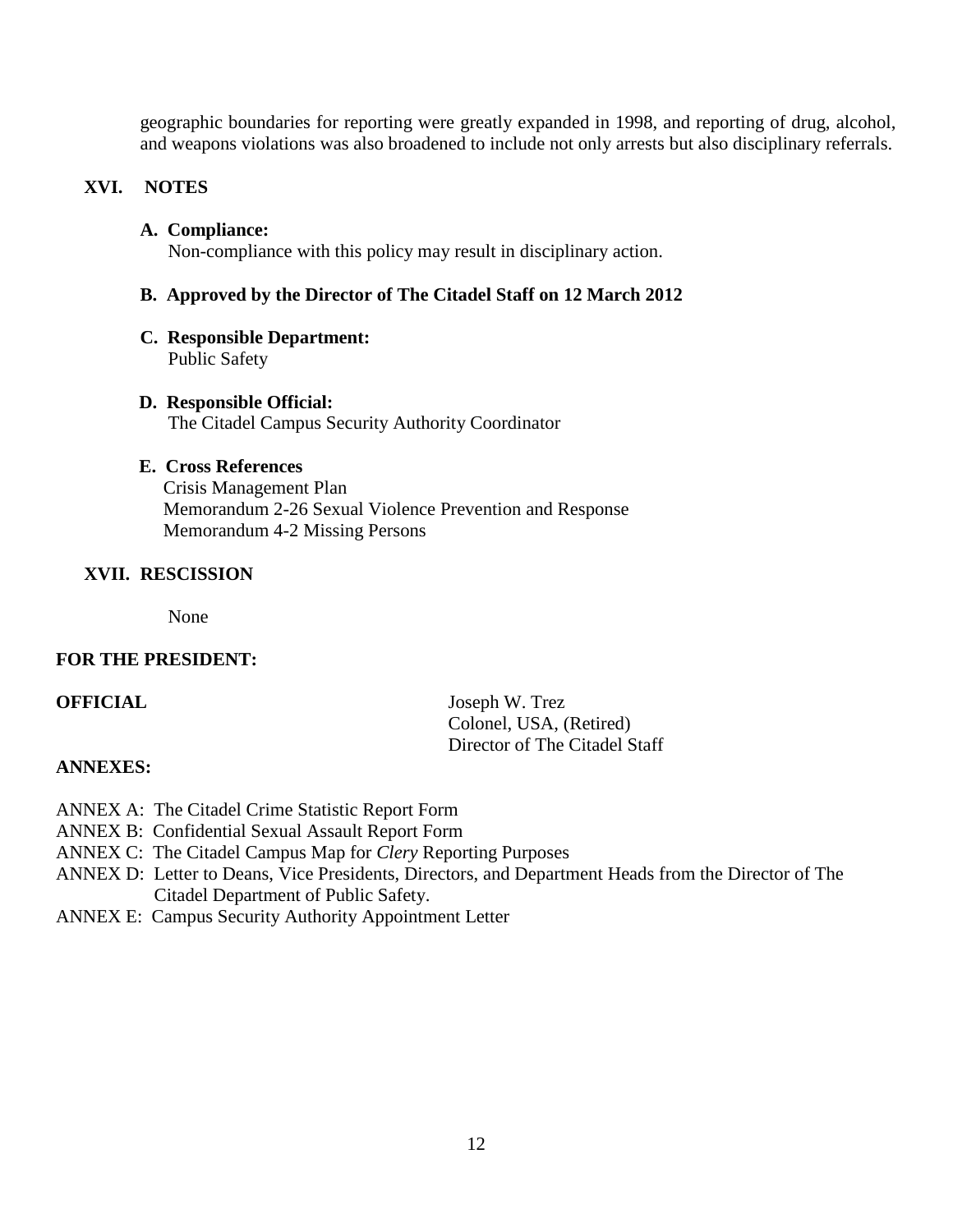#### **The Citadel Crime Statistic Report Form**

| If no crimes were reported to you during this reporting period, print your name, date, and<br>department and please initials below.<br>Reporting Person<br><u>Date: Mate: Mate: Mate: Mate: Mate: Mates Initials</u>                                                               |                                          |  |  |  |  |
|------------------------------------------------------------------------------------------------------------------------------------------------------------------------------------------------------------------------------------------------------------------------------------|------------------------------------------|--|--|--|--|
|                                                                                                                                                                                                                                                                                    |                                          |  |  |  |  |
| To report a crime, please complete the form below using the appropriate classification from the definitions<br>below or from the reverse of this form for Hate Crimes. Sexual Assault Crimes are reported using the The<br><b>Citadel Confidential Sexual Assault Report Form.</b> |                                          |  |  |  |  |
|                                                                                                                                                                                                                                                                                    |                                          |  |  |  |  |
|                                                                                                                                                                                                                                                                                    |                                          |  |  |  |  |
|                                                                                                                                                                                                                                                                                    |                                          |  |  |  |  |
| Brief description of the incident: (Attached an additional sheet of paper if more space is required)                                                                                                                                                                               |                                          |  |  |  |  |
|                                                                                                                                                                                                                                                                                    |                                          |  |  |  |  |
| Check the appropriate answer to the following questions:                                                                                                                                                                                                                           |                                          |  |  |  |  |
| Did the crime occur in a building or on the street?                                                                                                                                                                                                                                |                                          |  |  |  |  |
| Did the crime occur on Citadel owned, controlled, or leased property?                                                                                                                                                                                                              | Yes: $\qquad \qquad$ No: $\qquad \qquad$ |  |  |  |  |
| Did the crime occur at a Citadel-sponsored activity or event?                                                                                                                                                                                                                      | Yes: $\qquad \qquad$ No: $\qquad \qquad$ |  |  |  |  |

*Murder / Non Negligent Manslaughter*: The willful (non-negligent) killing of one human being by another. **NOTE:** Deaths caused by negligence, attempts to kill, assaults to kill, suicides, accidental deaths, and justifiable homicides are **excluded**.

*Negligent Manslaughter*: the killing of another person through gross negligence.

*Robbery*: the taking or attempting to take anything of value from the care, custody or control of a person or persons by force or threat of force or violence and / by putting the victim in fear.

*Aggravated Assault:* an unlawful attack by one person upon another for the purpose of inflicting severe or aggravated bodily injury. This type of assault usually is accompanied by the use of a weapon or by means likely to produce death or great bodily harm. It is not necessary that injury resulting from an aggravated assault when a gun, knife or other weapon is used which could or probably would result in a serious potential injury if the crime were successfully completed.

*Burglary:* The unlawful entry of a structure to commit a felony or a theft. For reporting purposes this definition includes: unlawful entry with intent to commit a larceny or a felony; breaking and entering with intent to commit a larceny; housebreaking; safecracking; and all attempts to commit any of the aforementioned.

*Motor Vehicle Theft:* The theft or attempted theft of a motor vehicle. (Classify as a motor vehicle theft all cases where automobiles are taken by persons not having lawful access, even though the vehicles are later abandoned – including joy riding.)

*Arson:* The willful or malicious burning or attempt to burn, with or without intent to defraud, a dwelling house, public building, motor vehicle or aircraft, or personal property of another kind.

*Weapon Law Violation:* The violation of laws or ordinances dealing with weapon offenses, regulatory in nature, such as: manufacture, sale, or possession of deadly weapons; carrying deadly weapons; concealed or openly; furnishing deadly weapons to minors; aliens possessing deadly weapons; all attempts to commit any of the aforementioned.

*Drug Abuse Violations:* Violations of state and local laws relating to the unlawful possession, sale, use, growing, manufacturing, and making of narcotic drugs. The relevant substances include: opium or cocaine and their derivatives (morphine, heroin, codeine); marijuana; synthetic narcotics (Demerol, methadone); and dangerous non-narcotic drugs (barbiturates, Benzedrine).

*Liquor Law Violations:* The violation of laws or ordinance prohibiting: the manufacture, sale, transporting, furnishing, possessing or intoxicating liquor; maintaining unlawful drinking places; bootlegging; operating a still; furnishing liquor to minor or intemperate person; using a vehicle for illegal transportation of liquor; drinking on a train or public conveyance; all attempts to commit any of the aforementioned. (Drunkenness and driving under the influence are not included in this definition.)

*Crime definitions from the Uniform Crime Reporting Handbook*

Please forward this completed form to: The Citadel Public Safety Department Attn: CAMPUS CSA COORDINATOR

171 Moultrie Street

Charleston, South Carolina 29409.

ANNEX A to Memorandum 2-27, Campus Safety and Security Reporting, dated 12 March 2012

Page 1 of 2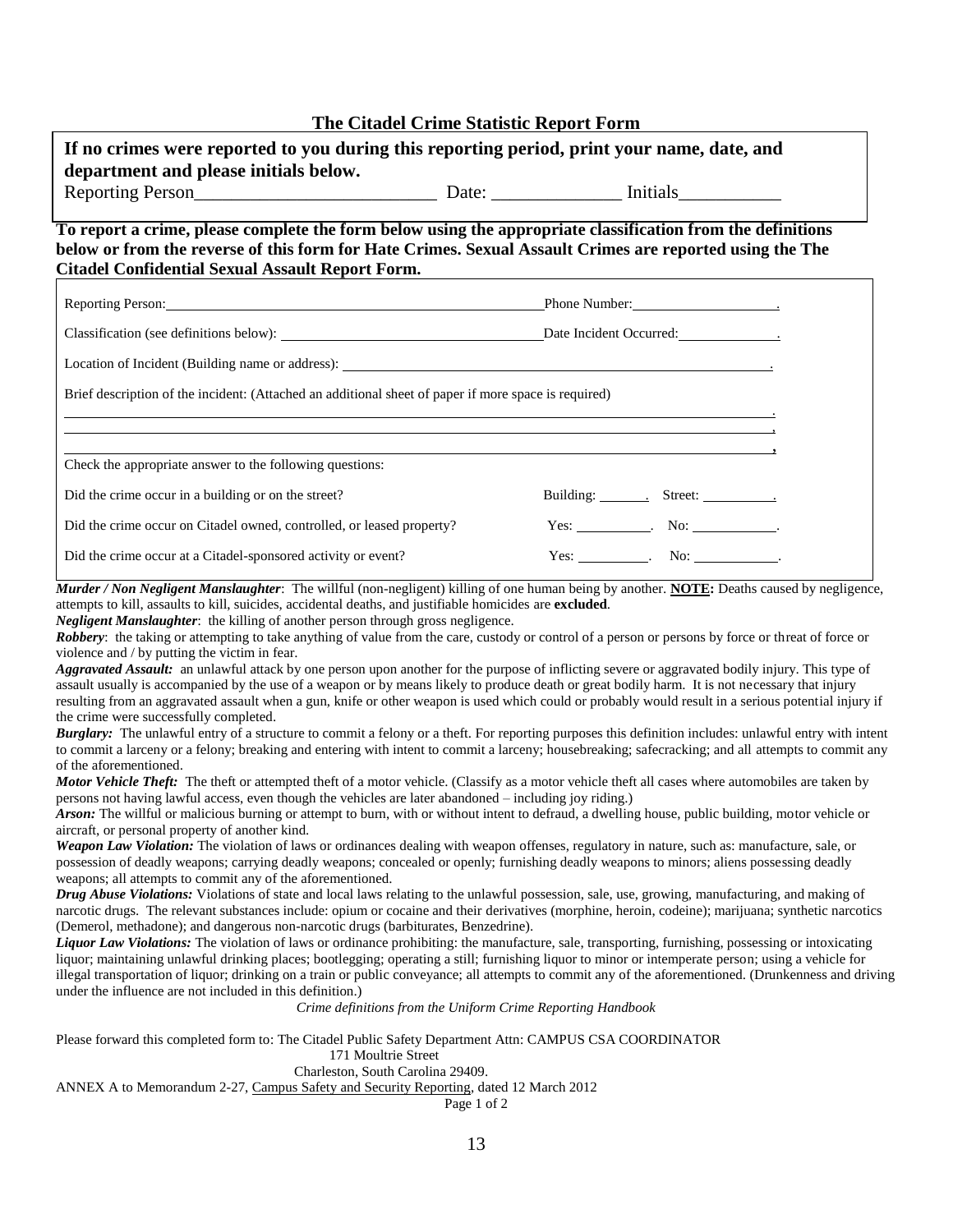#### **Hate Crimes**

The Citadel is also required to report statistics for hate (bias) related crimes by the type of bias as defined below for the following classifications: murder/non-negligent manslaughter, negligent manslaughter, sex offenses (forcible and non-forcible), robbery, aggravated assault, burglary, motor vehicle theft, arson (see definitions above) and larceny, vandalism, intimidation, and simple assault (see definitions below).

*Larceny:* The unlawful taking, carrying, leading, or riding away of property from the possession or constructive possession of another.

*Vandalism:* To willfully or maliciously destroy, injure, disfigure, or deface any public or private property, real or personal, without the consent of the owner or person having custody or control by cutting, tearing, breaking, marking, painting, drawing, covering with filth, or any other such means as may be specified by local law.

*Intimidation:* To unlawfully place another person in reasonable fear of bodily harm through the use of threatening words and/or other conduct, but without displaying a weapon or subjecting the victim to actual physical attack.

*Simple Assault:* An unlawful physical attack by one person upon another where neither the offender displays a weapon, nor the victim suffers obvious severe or aggravated bodily injury involving apparent broken bones, loss of teeth, possible internal injury, severe laceration or loss of consciousness.

A hate or bias related crime is not a separate, distinct crime, but is the commission of a criminal offense which was motivated by the offender's bias. For example, a subject assaults a victim, which is a crime. If the facts of the case indicate that the offender was motivated to commit the offense because of his bias against the victim's race, sexual orientation, etc. the assault is then also classified as a hate/bias crime.

If a hate (bias) related crime was reported to you, please **fill out the top section of Page 1 and then complete the following information** about the type of bias involved in the crime.

| Race | <b>Religion</b> | <b>Ethnicity</b>          |
|------|-----------------|---------------------------|
|      |                 | <b>Disability</b>         |
|      | Gender          | <b>Sexual Orientation</b> |

**\_\_\_\_\_\_\_\_\_\_\_\_\_\_\_\_\_\_\_\_\_\_\_\_\_\_\_\_\_\_\_\_\_\_\_\_\_\_\_\_\_\_\_\_\_\_\_\_**

ANNEX A to MEMORANDUM 2-27, CAMPUS SAFETY AND SECURITY REPORTING, and dated 12 March 2012

**Page 2 of 2**

If a hate crime occurs where there is an incident involving intimidation, vandalism, larceny, simple assault or other bodily injury, the law requires that the statistic be reported as a hate crime even though there is no requirement to report the crime classification in any other area of the compliance document.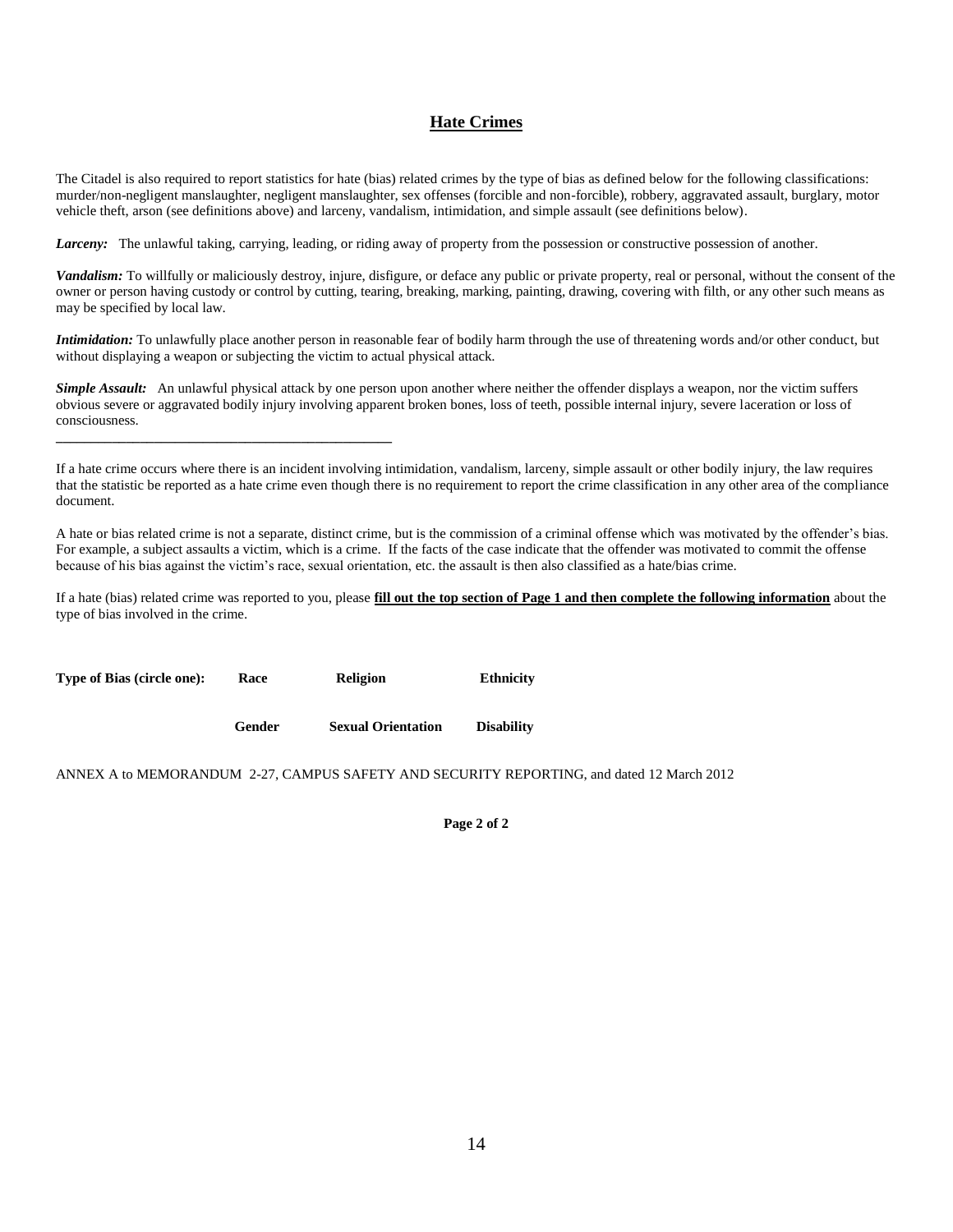# **The Citadel CONFIDENTIAL SEXUAL ASSAULT REPORT FORM**

This form is for the purpose of collecting data to determine the number of incidents occurring within this community in order to comply with federal law and to develop appropriate resources. Do not complete this form in presence of the assault survivor.

Assault reported to: Date:

For classification purposes – Please classify the incident on the reverse side of this form, using the legal definition.

| General descriptions<br>of (attempted)                                                                   |       |                          | <b>Survivor Information</b> |                                           |                         | Assailant Information |                             |                 |                            |              |
|----------------------------------------------------------------------------------------------------------|-------|--------------------------|-----------------------------|-------------------------------------------|-------------------------|-----------------------|-----------------------------|-----------------|----------------------------|--------------|
| rape/sexual assault,<br>including information<br>about whether the<br>assault was reported<br>to anyone. | Date: | Time:<br>Day or<br>Night | Male/Female                 | <b>Student Status</b><br>(Fr., So., etc.) | Student/Non-<br>Student | Cadet<br>Y/N          | Stranger or<br>Acquaintance | # of Assailants | Student<br>Non-<br>student | Cadet<br>Y/N |

# **Location of Incident:**

| DID THE INCIDENT OCCUR ON A UNIVERSITY-OWNED OR CONTROLLED PROPERTY? | YES. | NΟ |
|----------------------------------------------------------------------|------|----|
| DID THE INCIDENT OCCUR AT A UNIVERSITY-SPONSORED ACTIVITY/EVENT?     | YES  | NΟ |

WAS EITHER OF THE PERSONS UNDER THE INFLUENCE OF ALCOHOL AT THE TIME OF THE INCIDENT?

SURVIVOR ASSAILANT

BOTH NEITHER

## **INSTRUCTIONS:**

- 1. This form is intended for use in cases of rape and/or sexual assault or attempted rape and/or sexual assault.
- 2. Do not include the survivor's name or other identifying information (e.g. student identification number, address, phone number) on this form.
- 3. Record as much requested data as possible based on information volunteered or discussed. Do not pry for information, just list the information obtained in the conversation.
- 4. Complete this form even if the survivor indicates that he or she has spoken with another person on campus and even if you will be referring the survivor to another department.
- 5. Completed forms should be forwarded to the Coordinator of the Sexual Assault Crisis Consultation Team.
- 6. The current coordinators are Ms. Emma Bennett in Human Resources for faculty and staff, and Ms. Janet Shealy, The Director of Cadet Advocacy, Response, and Education for cadets and CGC students.

ANNEX B to Memorandum 2-27, Campus Safety and Security Reporting, 12 March 2012

Page 1 of 2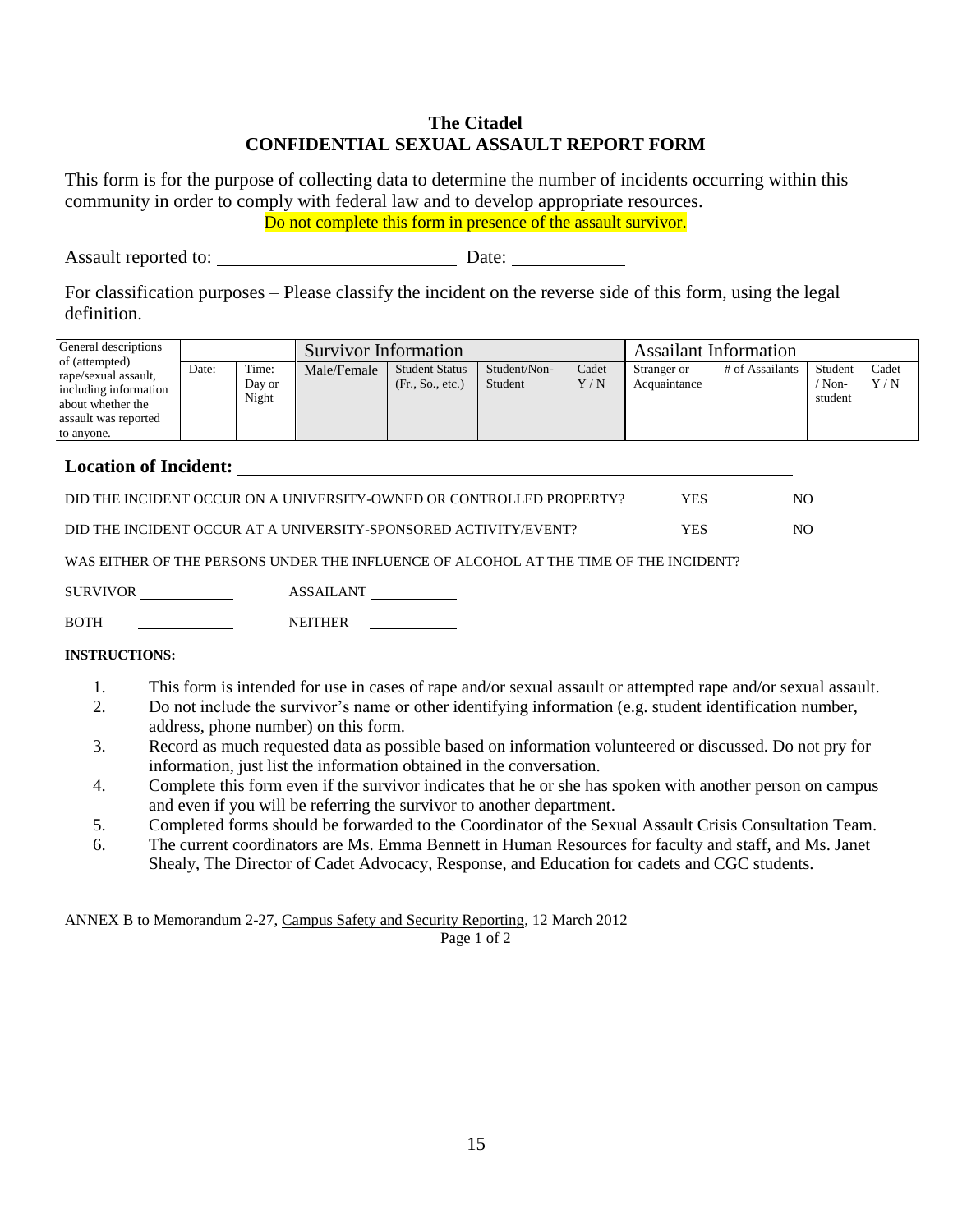## **DEFINITIONS FOR CLASSIFICATION PURPOSES:**

(Check the correct classification of the incident you are reporting in the box in the left margin)

#### *Sex Offenses-Forcible:*

Any sexual act directed against another person, forcibly and/or against that person's will; or not forcibly or against the person's will where the victim is incapable of giving consent.

## *A. Forcible Rape*

The carnal knowledge of a person, forcibly and/or against the person's will; or not forcibly or against the person's will where the victim is incapable of giving consent because of his/her temporary or permanent mental or physical incapacity (or because of his/her youth).

#### B. *Forcible Sodomy*

Oral or anal sexual intercourse with another person, forcibly and/or against that person's will; or not forcibly against the person's will where the victim is incapable of giving consent because of his/her youth or because of his/her temporary or permanent mental or physical incapacity (or because of his/her youth).

#### C. *Sexual Assault With An Object*

The use of an object or instrument to unlawfully penetrate, however slightly, the genital or anal opening of the body of another person, forcibly and/or against that person's will; or not forcibly or against the person's will where the victim is incapable of giving consent because of his/her youth or because of his/her temporary or permanent mental physical incapacity.

#### D. *Forcible Fondling*

The touching of the private body parts of another person for the purpose of sexual gratification, forcibly and/or against that person's will; or, not forcibly or against the person's will where the victim is incapable of giving consent because of his/her youth or because of his/her temporary or permanent mental incapacity.

## *Sex Offenses-Non-Forcible*

Unlawful, non-forcible sexual intercourse.



#### *A. Incest*

Incest is non-forcible sexual intercourse between persons who are related to each other within the degree wherein marriage is prohibited by law.



#### *B. Statutory Rape*

Statutory rape is non-forcible sexual intercourse with a person who is under the statutory age of consent.

Sex offenses definitions are taken from the National Incident-Based Reporting System Edition of the Uniform Crime Reporting Program.

ANNEX B to Memorandum 2-27, Campus Safety and Security Reporting, dated 12 March 2012

Page 2 of 2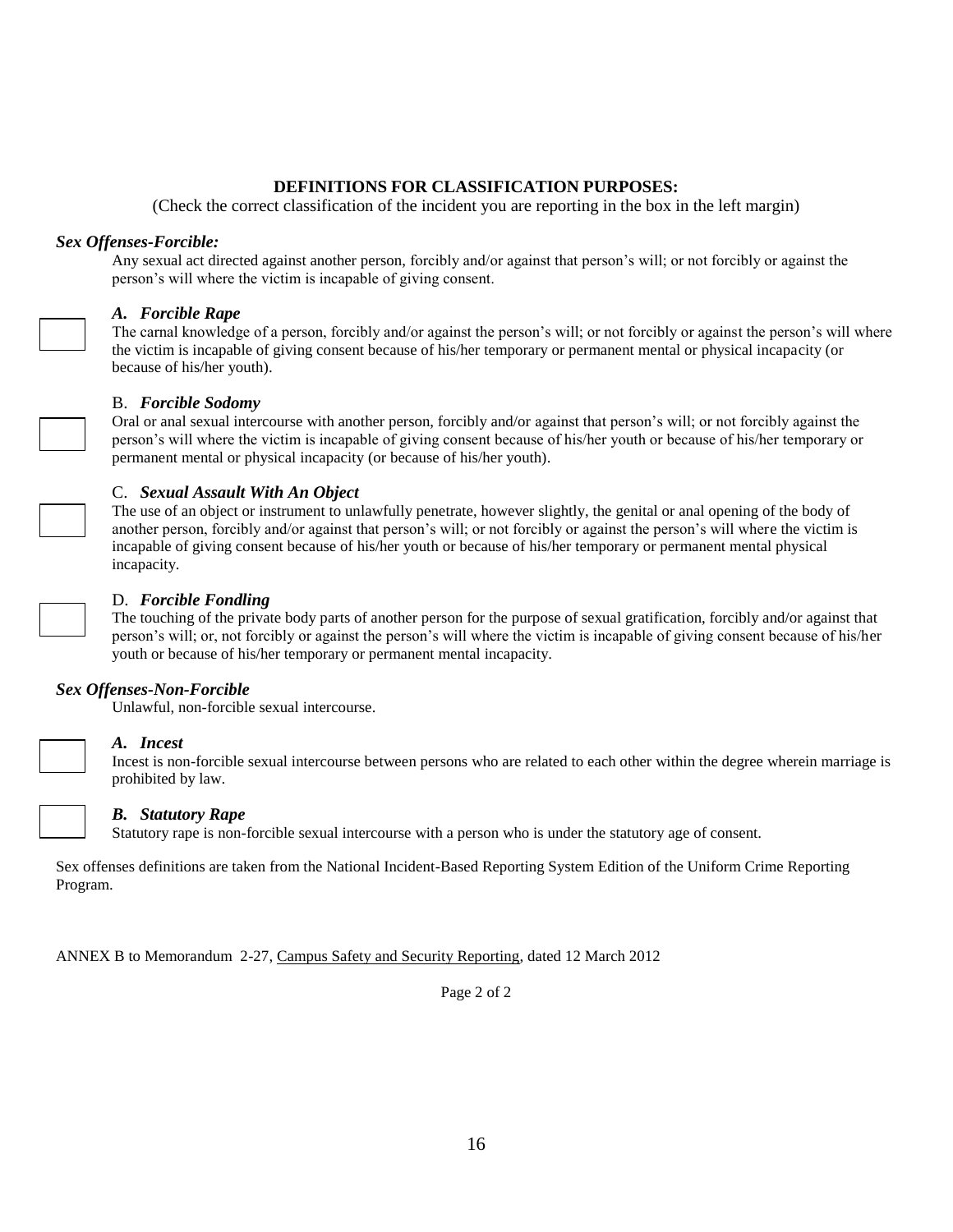

The Citadel Campus, for Clery reporting purposes, is bordered on the west by the Ashley River, on the east by Rutledge Avenue, on the South by Congress Street and Fishburn Street and on the north by St. Margaret Street.

Annex C to Memorandum 2-27, Campus Safety and Security Reporting Policy, dated 12 March 2012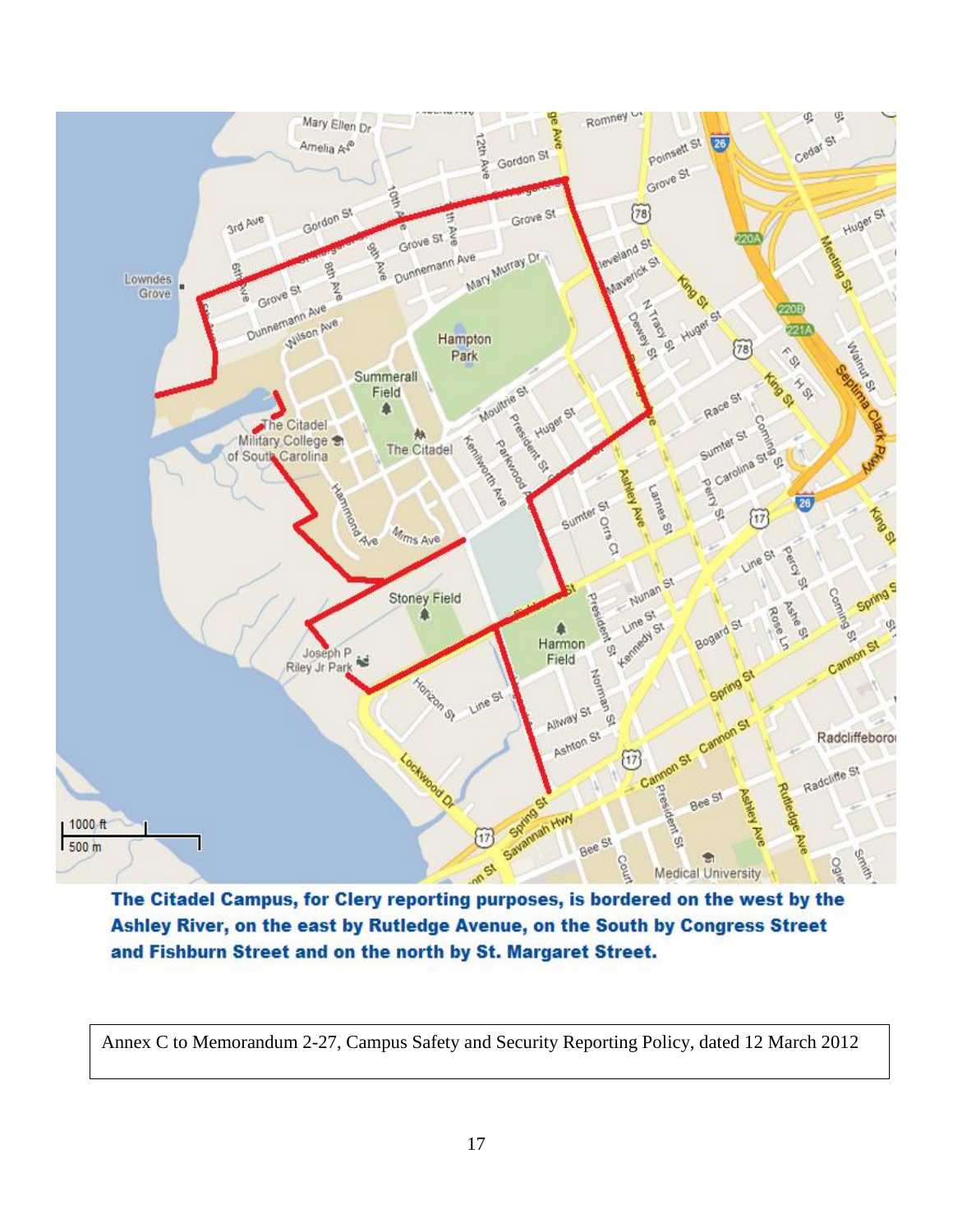TO: Vice Presidents, Deans, and Department Directors /Heads of Departments

FROM: Director of Public Safety

DATE:

#### RE: Appointment of Campus Security Authorities (CSAs)

- 1. According to a federal law, known as the *Jeanne Clery Disclosure of Campus Security Policy and Campus Crime Statistics Act*, The Citadel is required to disclose "statistics concerning the occurrence of certain criminal offenses reported to the local police agency or any official of the institution who is defined as a 'Campus Security Authority' (CSA)."
- 2. The law defines a "Campus Security Authority" as "An official of an institution who has significant responsibility for student and campus activities, including, but not limited to, student housing, student discipline, and campus judicial proceedings." For example, a dean or vice president with authority over students and who oversees student housing, a student center, or student extracurricular activities, has significant responsibility for student and campus activities. Similarly, a director of athletics, team coach, and faculty advisor to a student group also has significant responsibility for student and campus activities. A single teaching faculty member is unlikely to have significant responsibility for student and campus activities except, when serving as an advisor to a student group. Clerical staffs, as well, are unlikely to have significant responsibility for student and campus activities.
- 3. The criminal offenses for which we are required to disclose statistics are murder/non-negligent manslaughter, negligent manslaughter, sex offenses (forcible and non-forcible), robbery, aggravated assault, burglary, motor vehicle theft, arson, hate crimes, liquor law violations, drug violations and/or illegal weapons possession. We are required to report statistics for offenses that occur on campus, in residence facilities, in non-campus property owned or controlled by the college, and on public property immediately adjacent to our campus.
- 4. In accordance with Citadel Memorandum 2-27, Campus Safety and Security Reporting, dated 12 March 2012, you are receiving this letter as a directive to appoint individuals in your area within 30 days from the publication of this memorandum to serve as Campus Security Authorities. The appointment will be made in writing using the form at enclosure 1 to this Annex. Paragraph IV D of this Memorandum specifies those positions that must be appointed as CSAs in accordance with the *Clery Act* guidelines and instructions. In those areas where a specific position is not directed, you may either serve in the position yourself as a CSA or appoint someone in your area to serve in that capacity. Once trained by Human Resources, the CSA's will be asked to report on any crimes that they are aware of in calendar year 2011 and to date in 2012.
- 5. If you have any questions about this request or you would like to discuss the specifics about an incident, please feel free to contact Capt. Bill Ragland at 953-5632. Thank you for your assistance in complying with this federal law. Please return all completed forms to The Citadel Department of Public Safety, 171 Moultrie Street, Charleston, South Carolina 29409.

William (Bill) Fletcher Director The Citadel Department of Public Safety

ANNEX D to Memorandum 2-27, Campus Safety and Security Reporting Policy, dated 12 March 2012